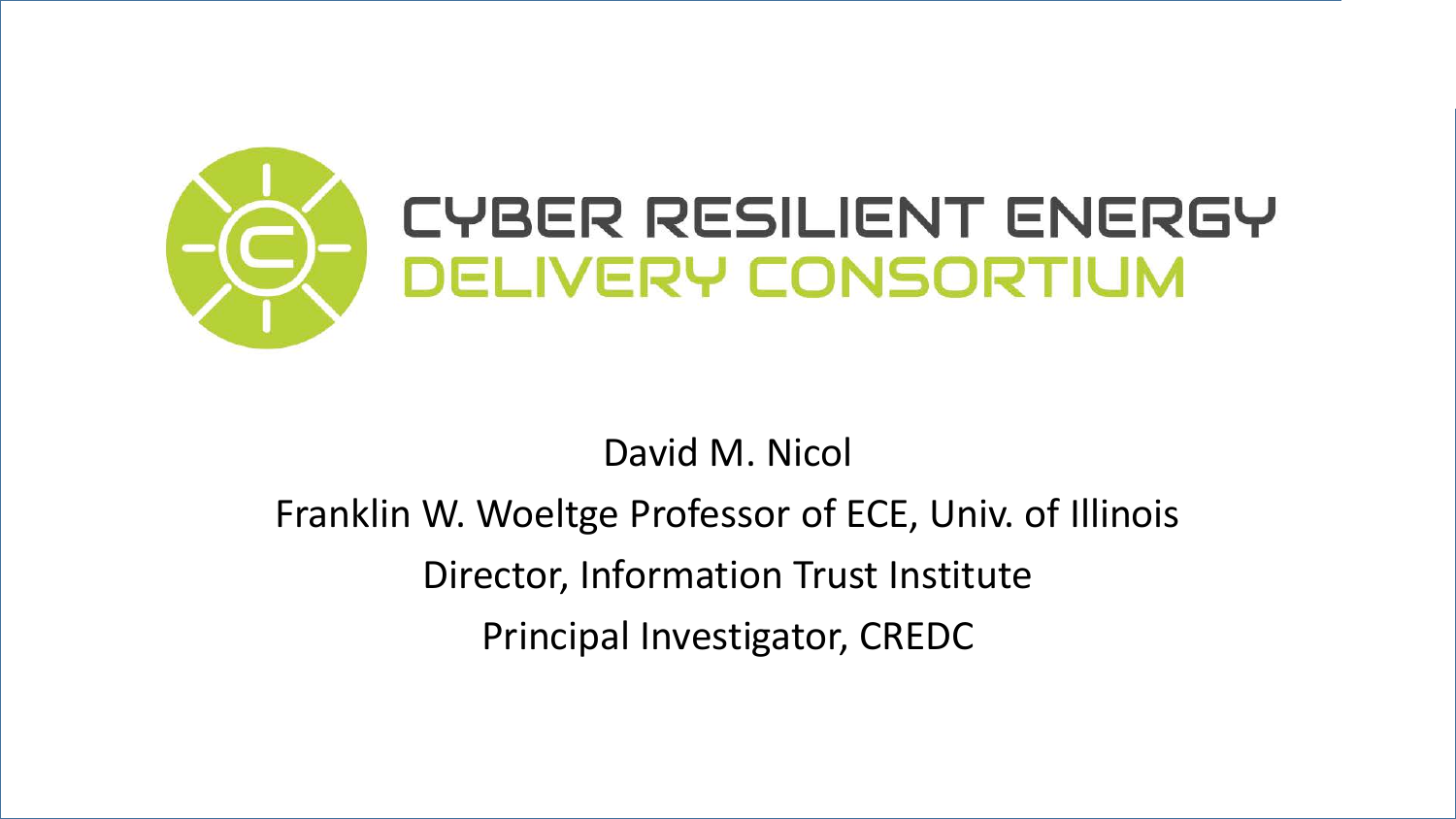# **CREDC Heritage**



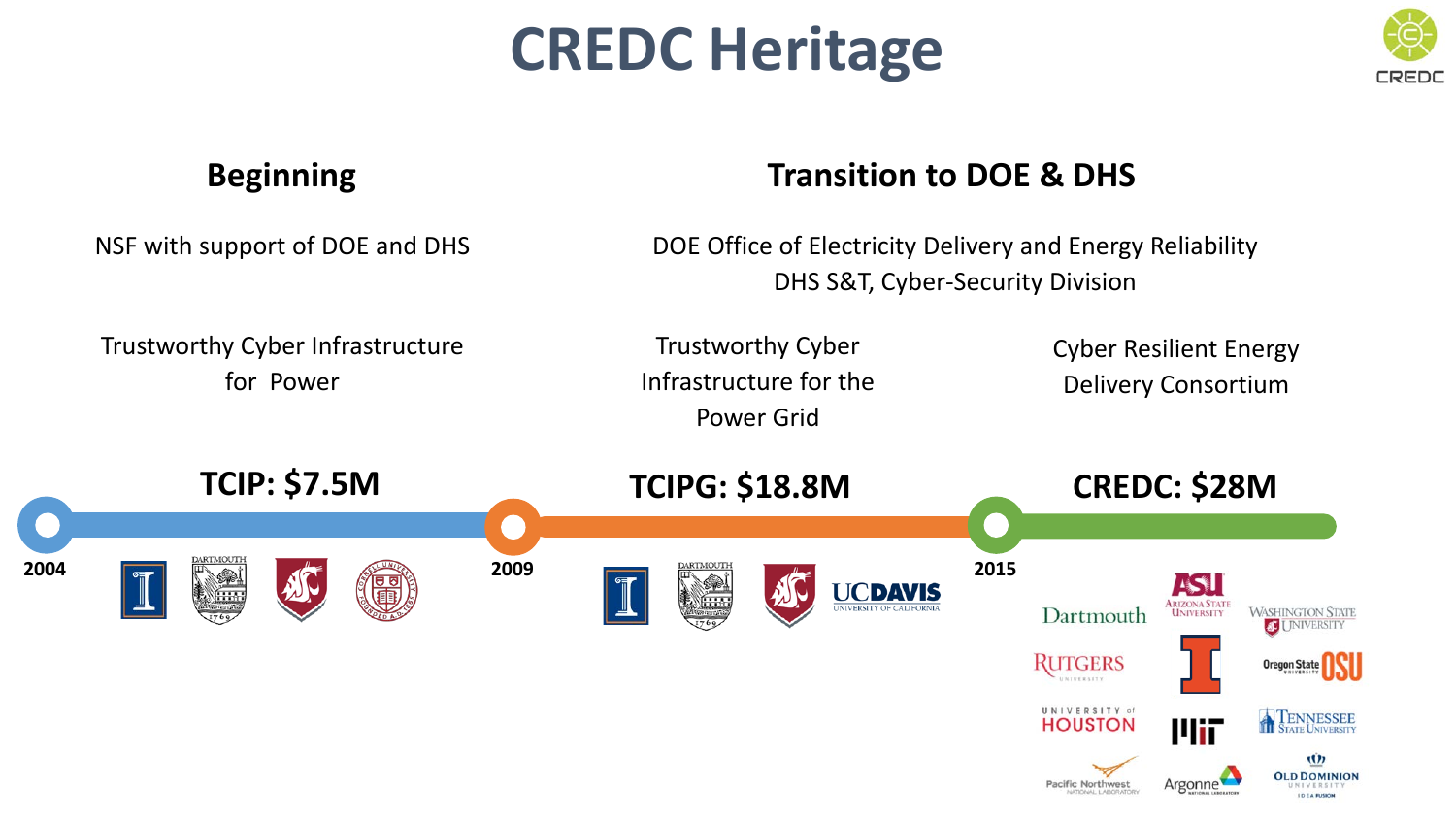

### Principal goal

Identify and perform cutting edge research and development that leads to **tools and technology which are actually used** to increase cyberresiliency of energy delivery systems

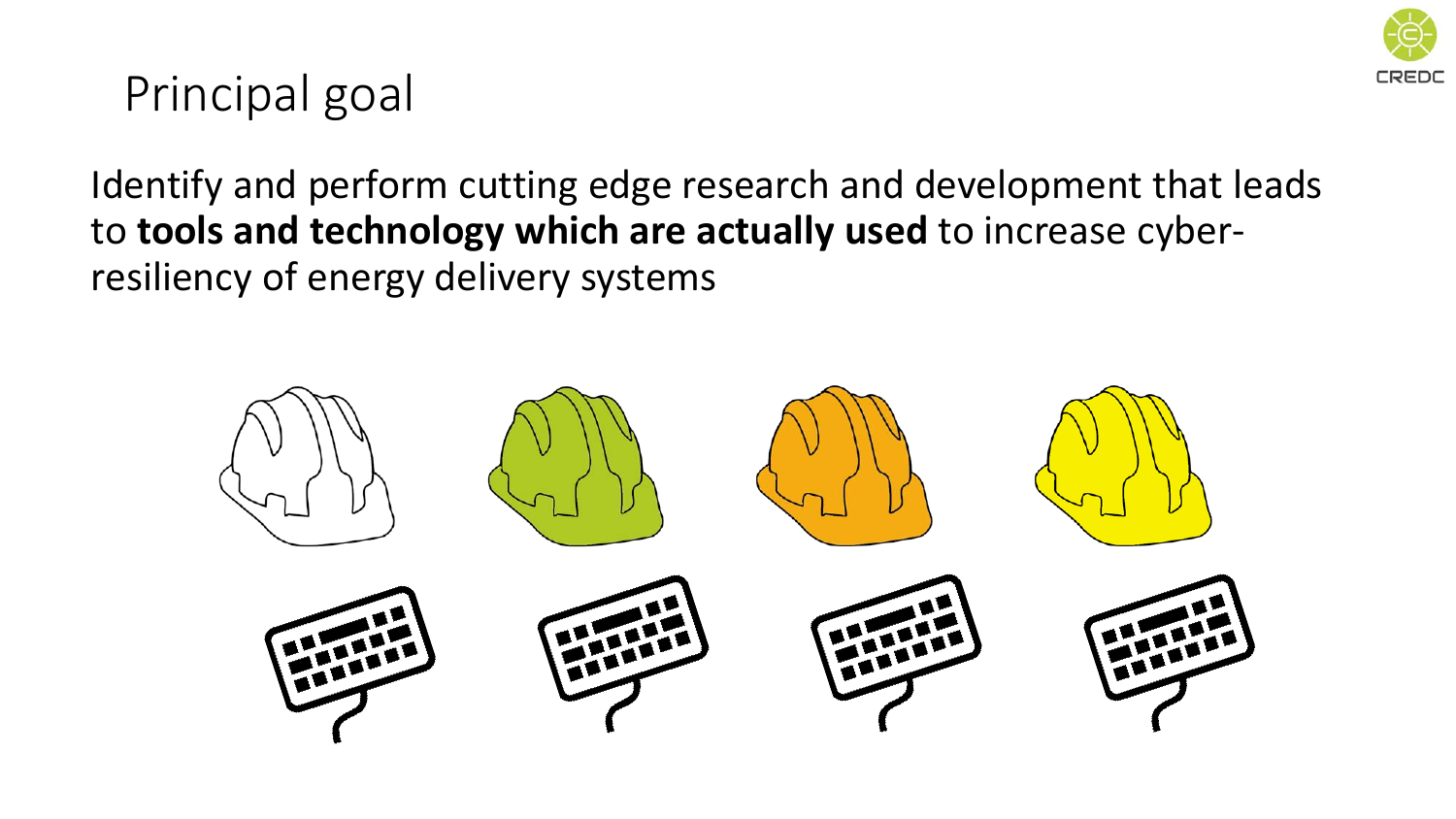

• Identify impediments and find highest impact *adoptable* solutions

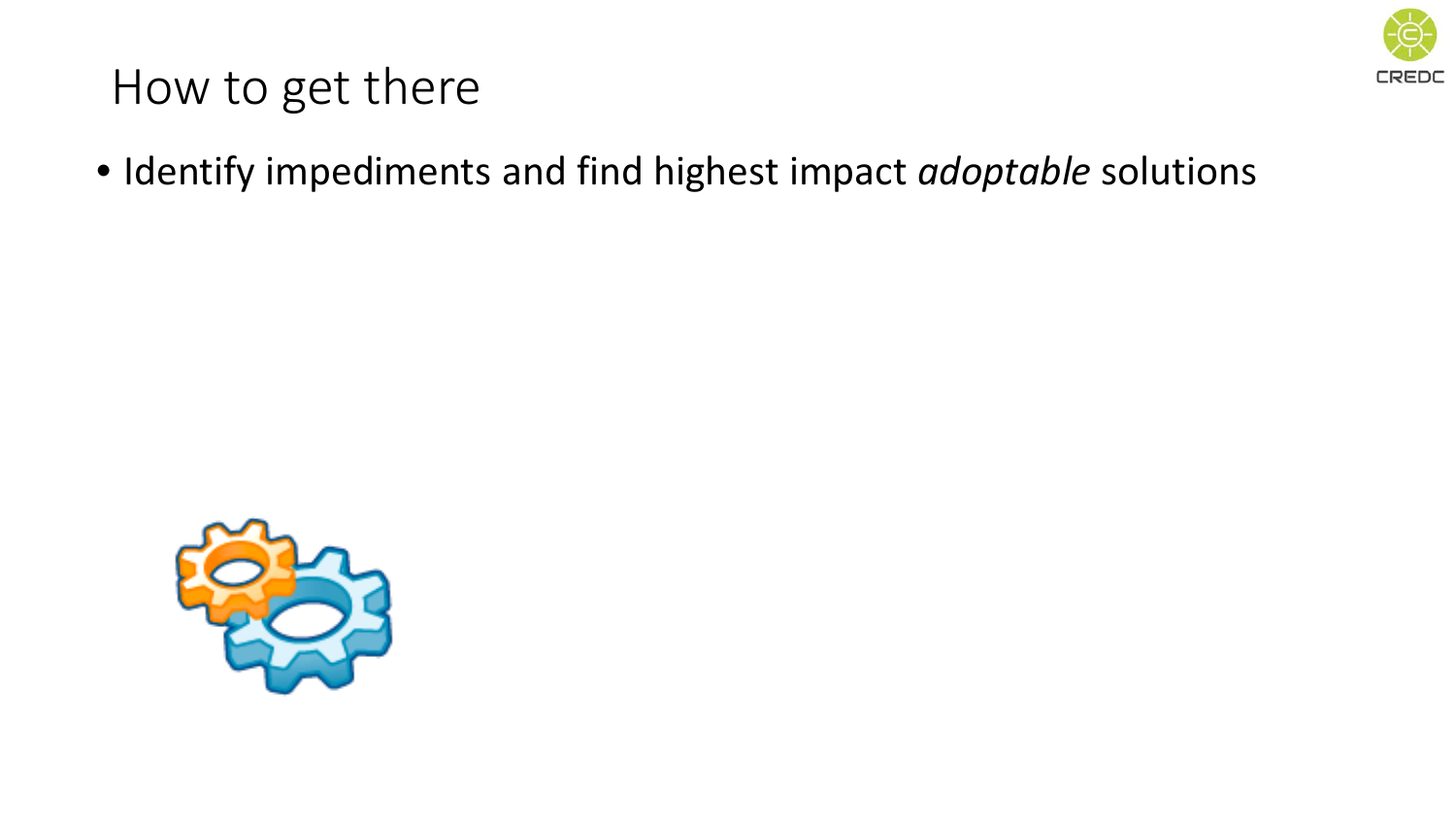

- Identify impediments and find highest impact *adoptable* solutions
- Develop, validate, verify high impact solutions, with industry

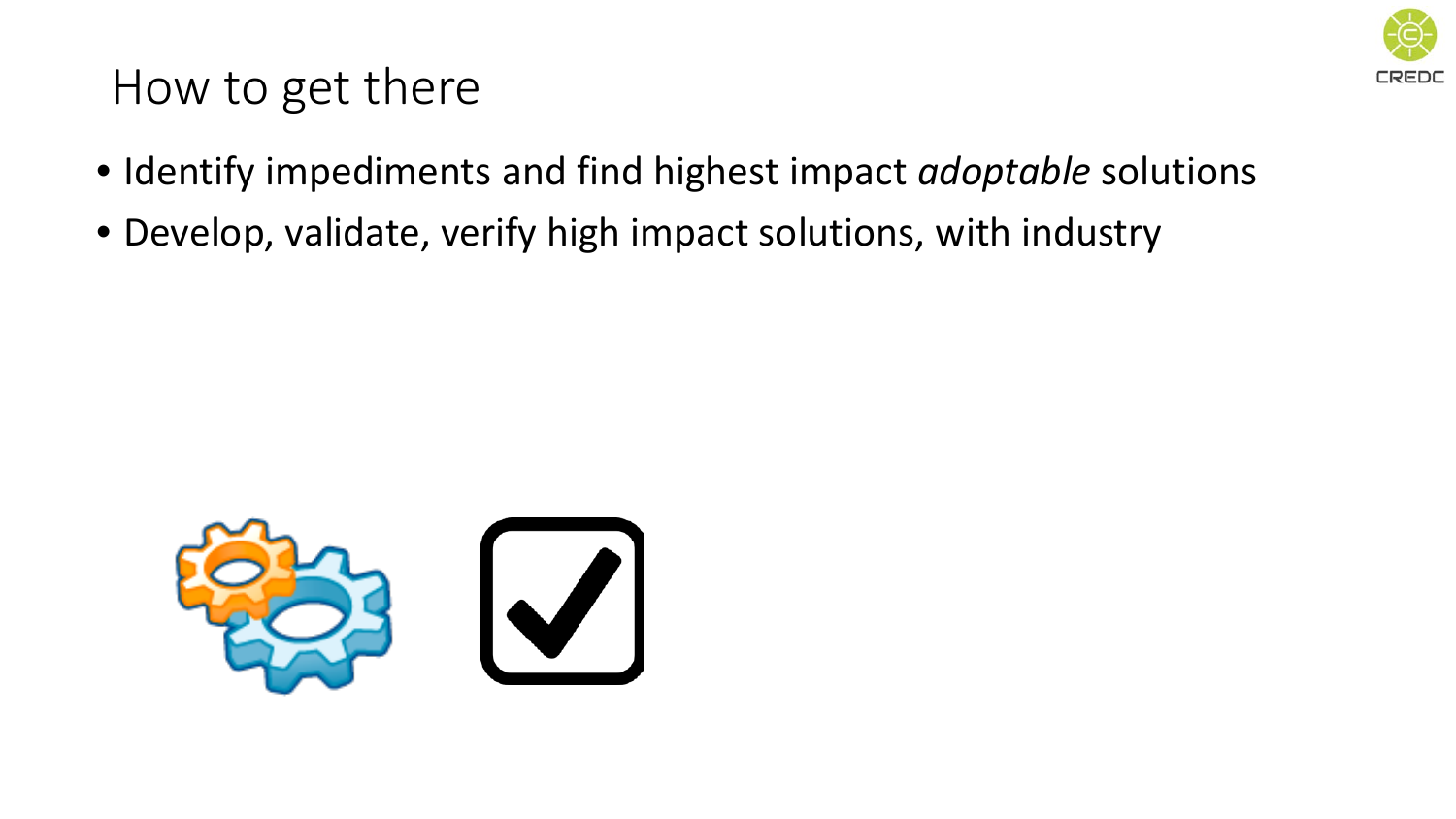

- Identify impediments and find highest impact *adoptable* solutions
- Develop, validate, verify high impact solutions, with industry
- Make solutions available

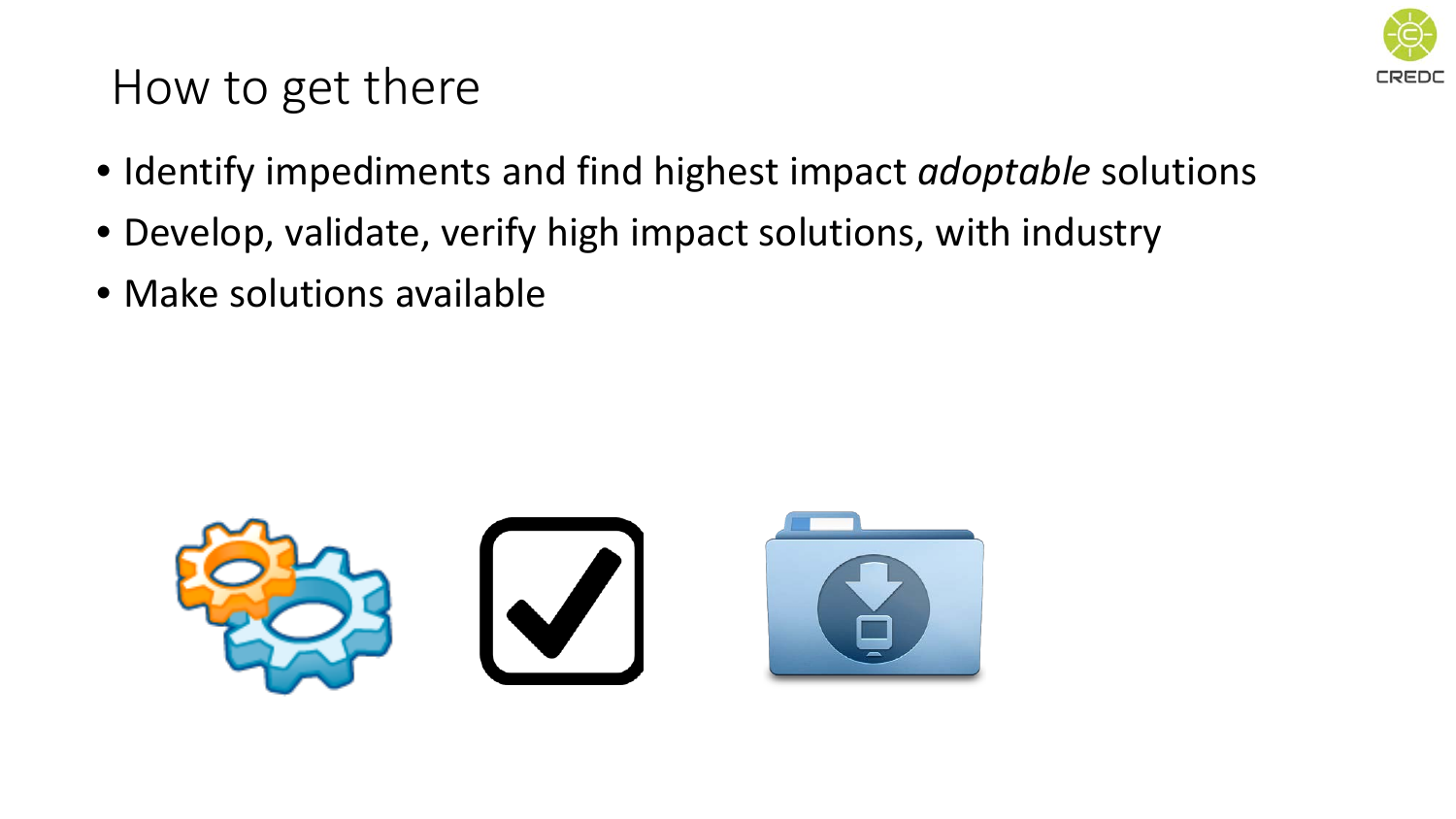

- Identify impediments and find highest impact *adoptable* solutions
- Develop, validate, verify high impact solutions, with industry
- Make solutions available
- Enhance industry awareness of new solutions

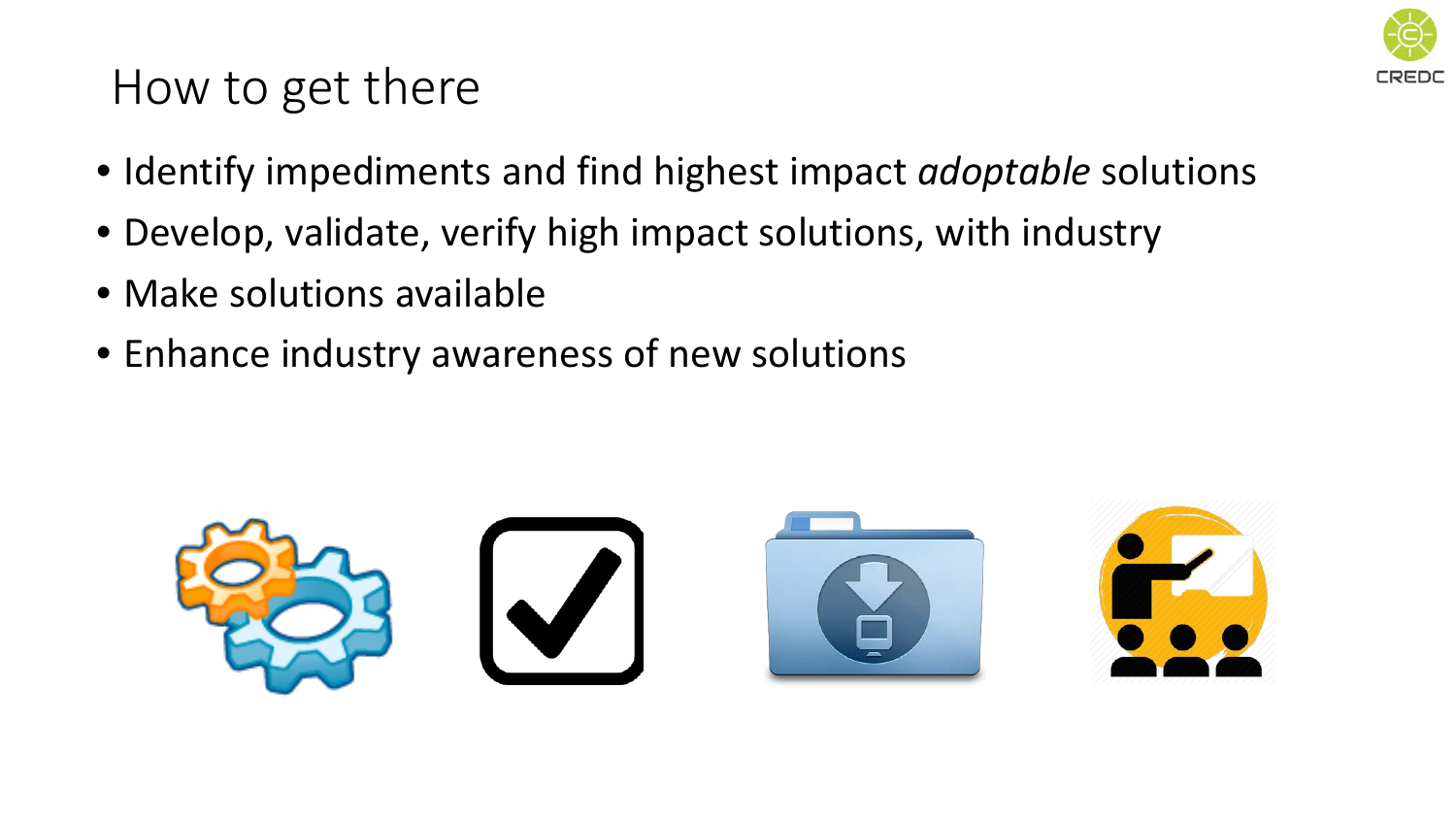

### CREDC Research Areas

- Cyber-Protection Technology
- Cyber Monitoring, Metrics, and Evaluation
- Risk Assessment of EDS Technology and Systems
- Data Analytics for Cyber Event Detection, Management, Recovery
- Resilient EDS Architectures and Networks
- Validation and Verification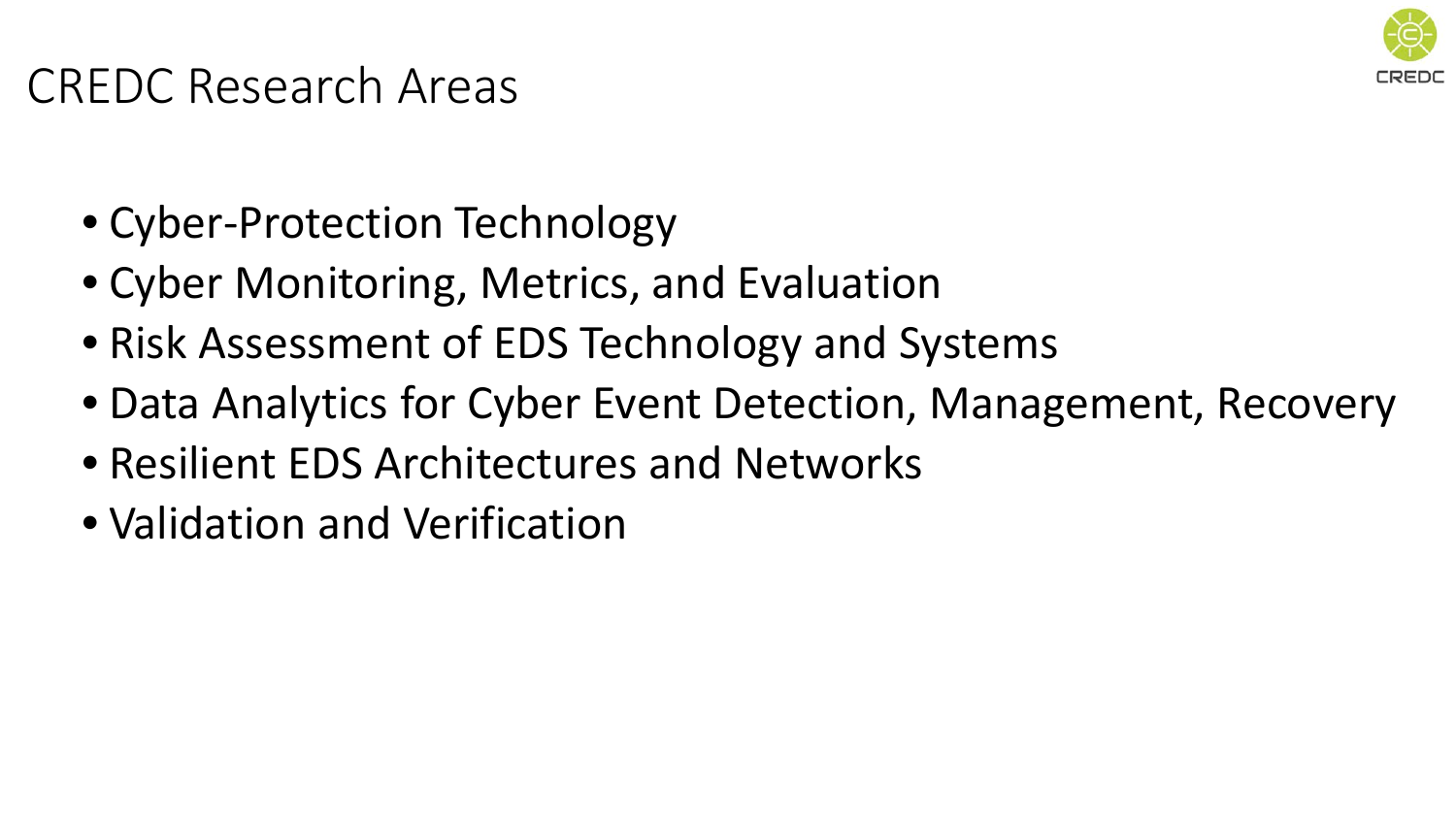

## Examples of Industrial Engagement

- Riverside Public Utilities is providing full access to streaming  $\mu$ PMU measurements to ASU
	- Supports research in anomaly detection
- Dartmouth & UIUC working to augment work of Automatak in CES21 program
	- Lightweight authentication / crypto for remote substations
- Siemens supports Rutgers development of security tools for PLCs
- IBM supported UIUC internship and then RA on predictive analytics for wind generation
- ODU collaborative agreement with ReliabilityFirst
	- Developing metrics to evaluate cyber-resiliency of bulk power systems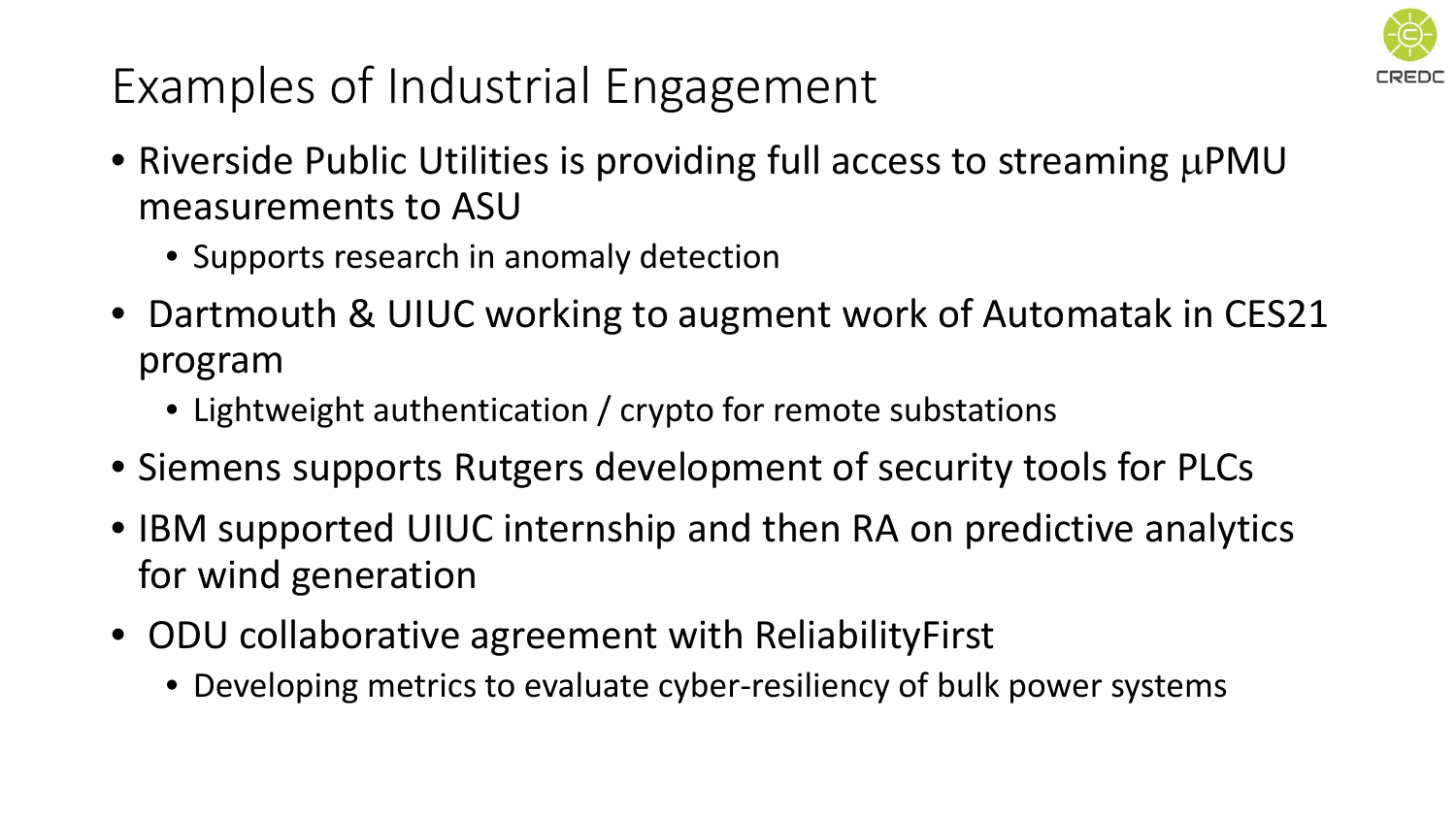

- NISTIR 7628 Logical Reference Model Visualization Tool
	- Aid in understanding NIST guidelines for Smart Grid OT security
- Licensing through Kaedago

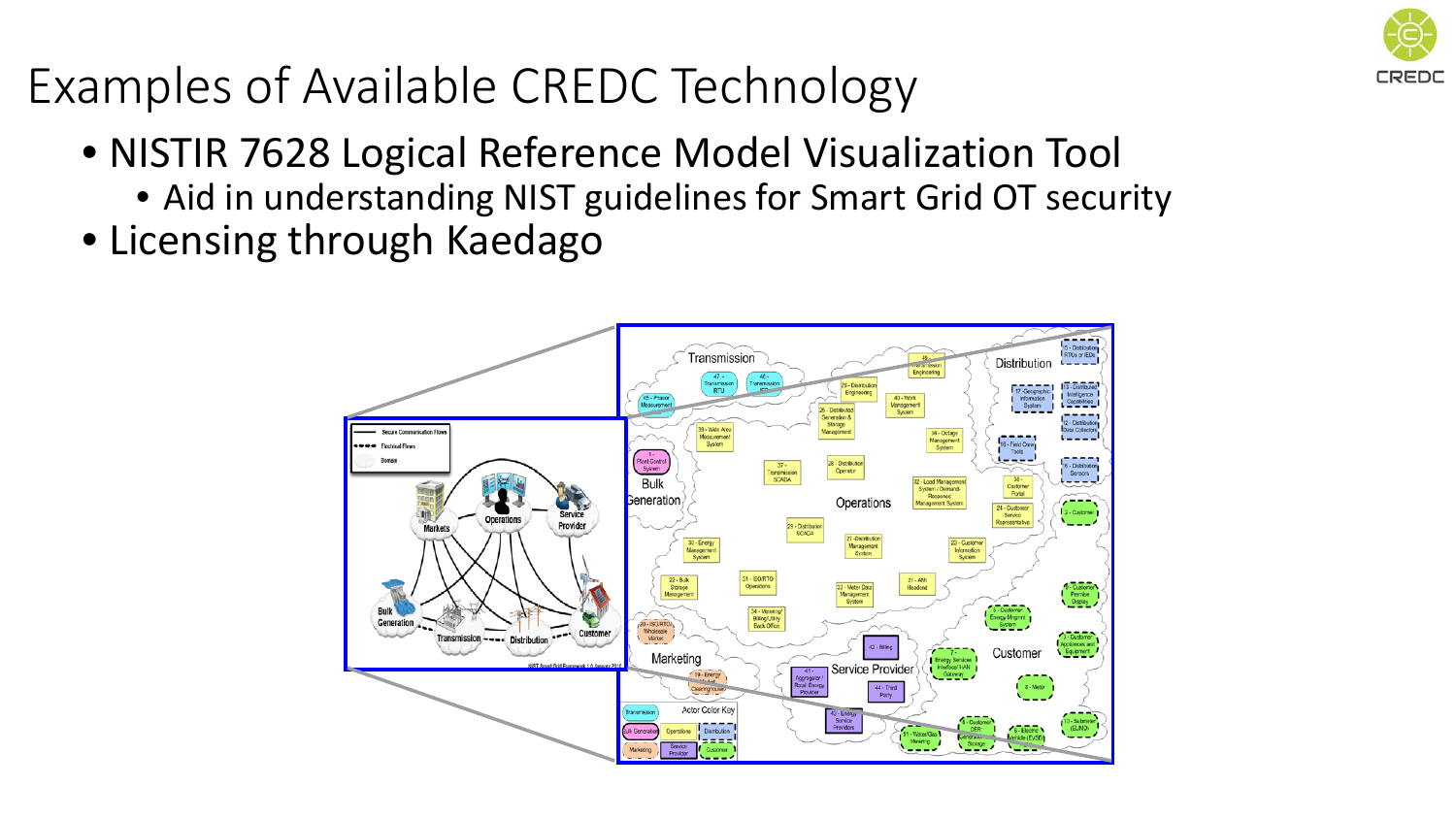- Compact Rapid Authentication (SCRA) algorithm
	- Fast signature generation and checking for broadcast C&C messages in realtime systems
	- Open source implementation available now
	- With small effort can be ported in various embedded devices

|                                                         | RA         | <b>PKC</b>       |           | <b>OTS</b> |                    | $\sqrt{Online/O}$ ffline [25] | TESLA     | Symmetric          |
|---------------------------------------------------------|------------|------------------|-----------|------------|--------------------|-------------------------------|-----------|--------------------|
|                                                         |            | <b>RSA/ECDSA</b> | Amortized |            | <b>HORSTV-HORS</b> |                               |           | $ $ (pairwise) $ $ |
| 1. Practical for Time-Critical Applications             | Yes        | No               | No        | Yes        | Yes                | N <sub>o</sub>                | No        | Yes                |
| 2. Scalability for Large and Distributed Systems        | High       | High             | High      | Low        | Moderate           | High                          | High      | <b>Very Low</b>    |
| 3. Free from Public Key Re-Distribution Problem         | Yes        | Yes              | Yes       | <b>No</b>  | Partial            | Yes                           | Yes       | Yes                |
| 4. Free from Synchronization Need                       | Yes        | Yes              | No        | Yes        | <b>No</b>          | Yes                           | <b>No</b> | Yes                |
| 5. Immediate Ver. (no buffering/delayed disclosure)     | Yes        | Yes              | <b>No</b> | Yes        | Yes                | Yes                           | No        | Yes                |
| 6. Free from Time-Bounded Security                      | Yes        | Yes              | Yes       | Yes        | <b>No</b>          | Yes                           | No        | Yes                |
| $ 7.$ Non-repudiation                                   | Yes        | Yes              | Yes       | Yes        | Yes                | Yes                           | Yes       | <b>No</b>          |
| 8. Packet Loss Tolerance                                | Full       | Full             | Partial   | Full       | Partial            | Full                          | Partial   | Full               |
| 9. Real-Time (end-to-end) Computational Efficiency High |            | Very Low         | Low       | High       | Moderate           | Very Low                      | High      | High               |
| 10. Communication Efficiency (tag size)                 | High       | High             | High      | Low        | High               | Low                           | High      | Low                |
| [11. Verifier Storage Efficiency                        | High       | High             | High      | Low        | Moderate           | High                          | High      | High               |
| 12. Signer Storage Efficiency                           | <b>Low</b> | <b>Varies</b>    | Varies    | Low        | Moderate           | Moderate                      | High      | Moderate           |

#### Properties relative to other methods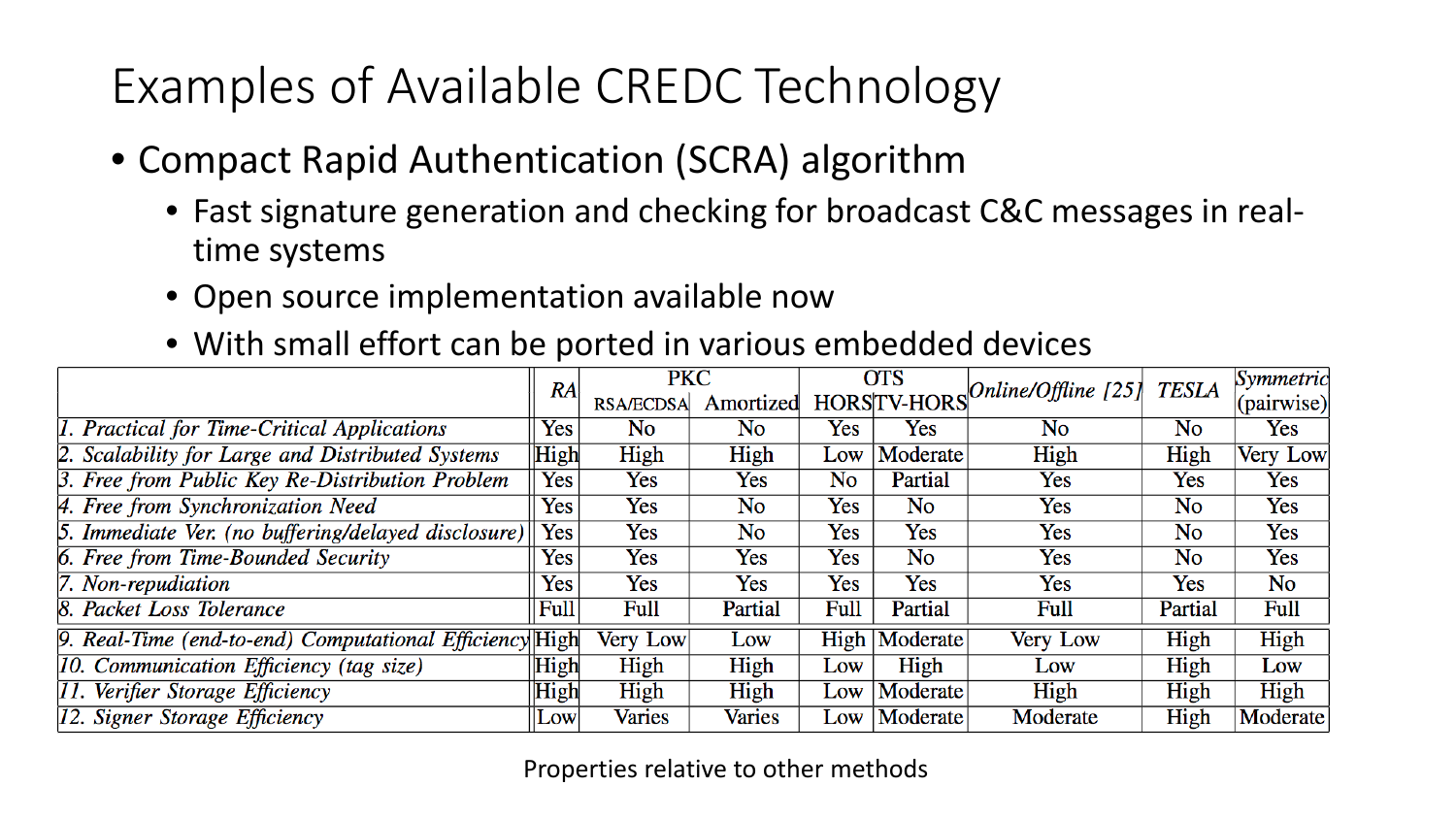### From testbed V&V

- Models of power systems used in conjunction with
	- Cyber-security assessment within various testbeds
	- Validation of various security technologies within various testbeds
- SCADA traffic generation models
	- "Melody" system open source, basis for a number of projects, e.g.,
		- ML characterization of normal SCADA traffic
- RTDS automation
	- Aid in use of complex power flow simulation tool
- ICS Security Tools repository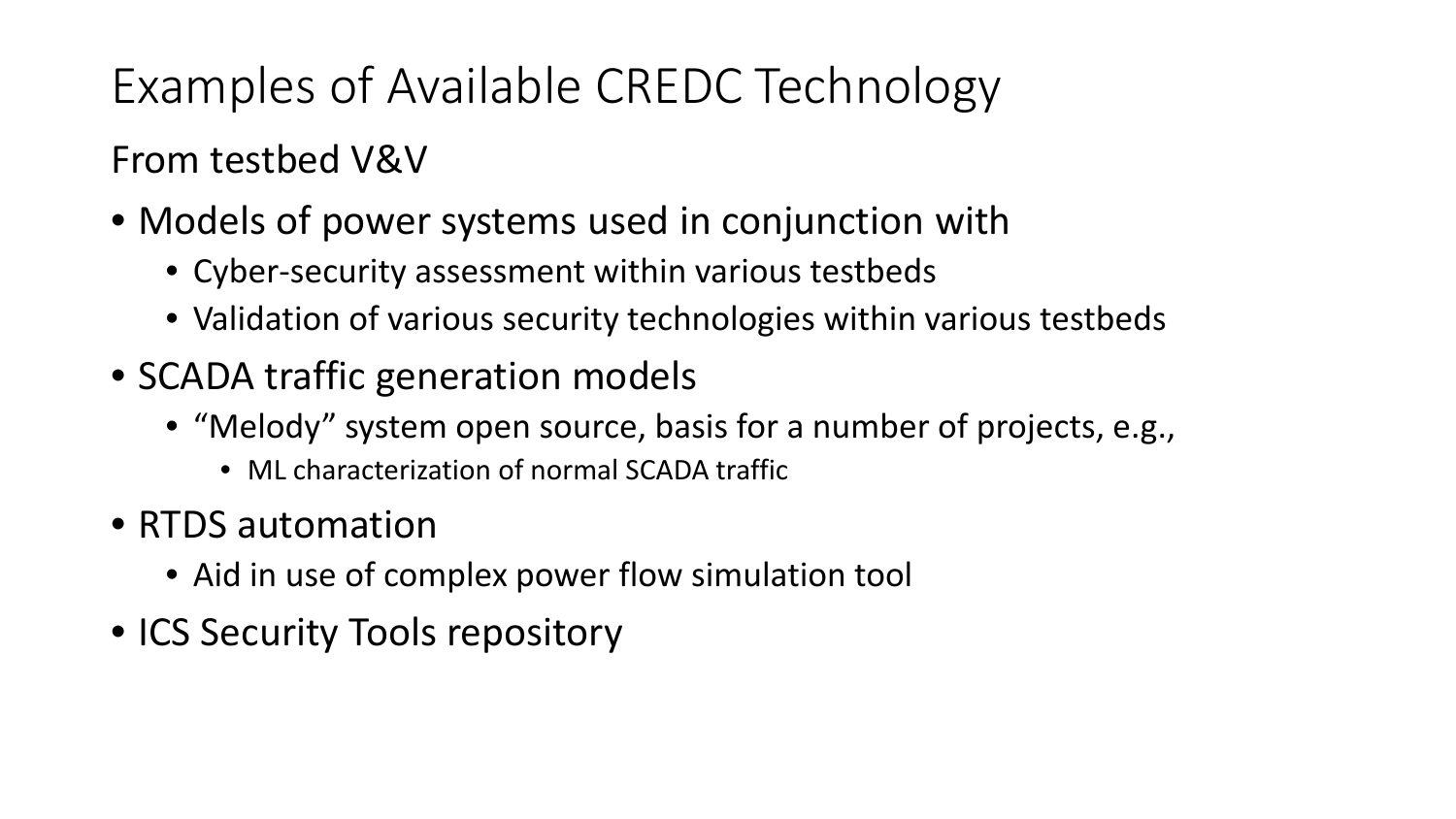Automated attack graph generation

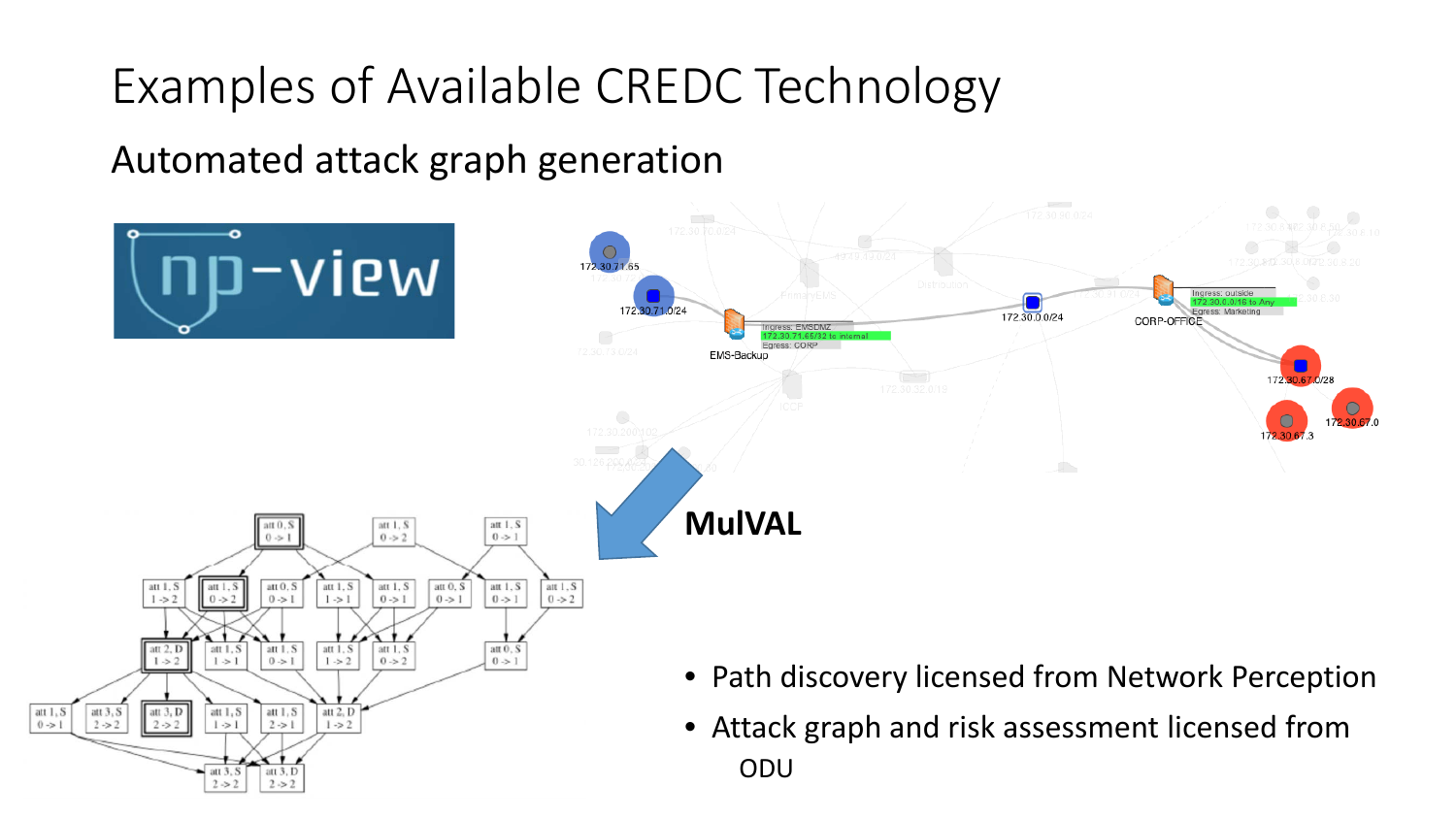| <b>Project</b>                        | <b>Description</b>                                                   | <b>User</b>                | <b>Type</b>              |
|---------------------------------------|----------------------------------------------------------------------|----------------------------|--------------------------|
| OntoDES (ASU)                         | <b>Static Ontology-based</b><br>checking of security<br>policies     | <b>Utilities</b>           | Offline tool             |
| <b>EDSGuard (ASU)</b>                 | Firewall policy<br>management                                        | <b>Utilities</b>           | Offline tool             |
| EDS-SAT (ASU)                         | On-line data monitoring                                              | <b>Utilities</b>           | Monitors deployed in EDS |
| <b>Secure Parsers</b><br>(Dartmouth)  | Secure parsers for EDS<br>protocols                                  | Equipment<br>manufacturers | Built into embedded code |
| <b>Secure Conduits</b><br>(Dartmouth) | Components to safely<br>patch and otherwise<br>harden legacy systems | <b>Utilities</b>           | Offline tool             |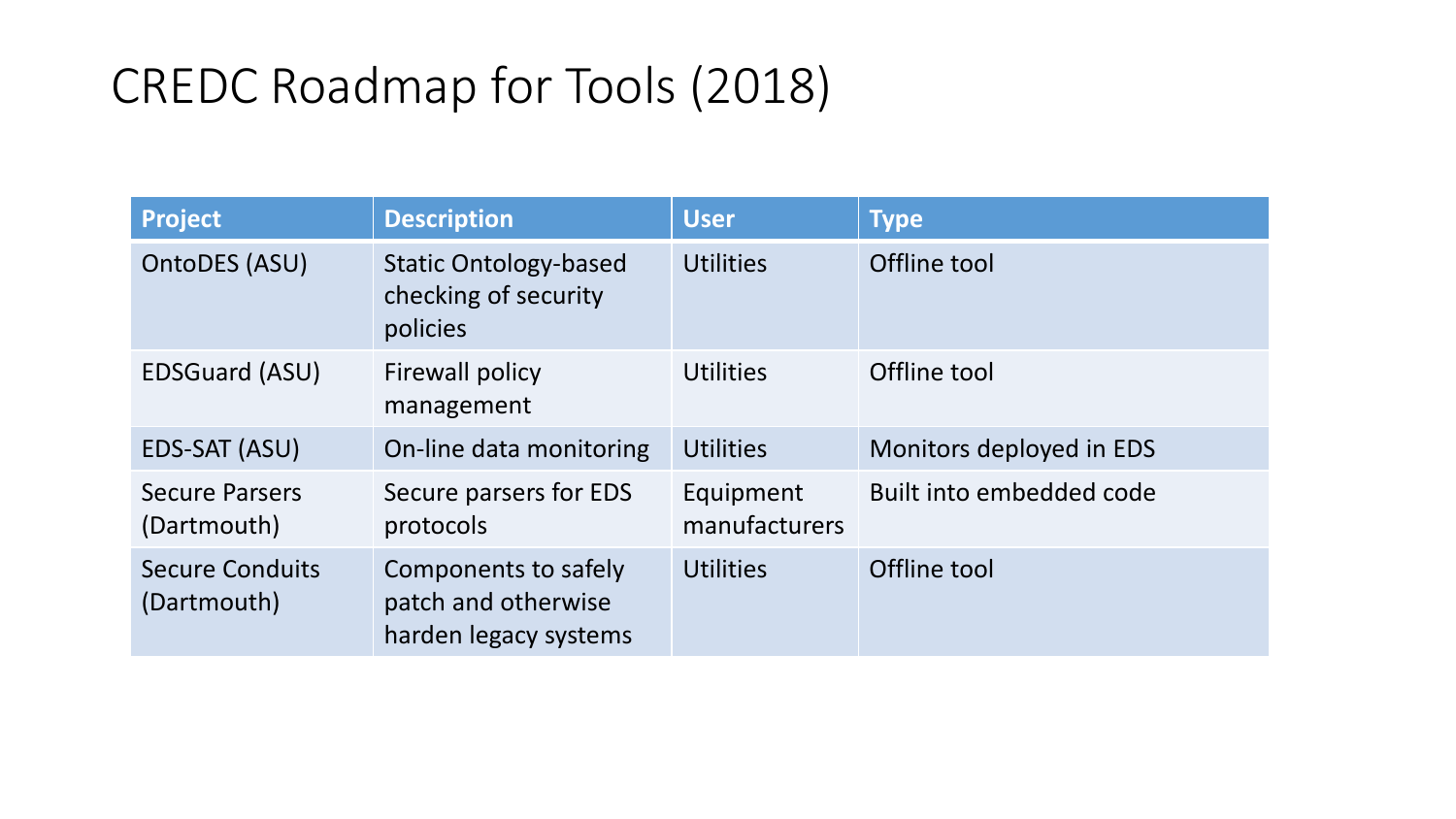| <b>Project</b>                   | <b>Description</b>                                                                                                | <b>User</b>                   | <b>Type</b>                                     |
|----------------------------------|-------------------------------------------------------------------------------------------------------------------|-------------------------------|-------------------------------------------------|
| AMIDetect (UI)                   | Anomaly detector in AMI                                                                                           | <b>Utilities</b>              | Monitors Deployed in<br><b>EDS</b>              |
| ContextAwareAD (UI)              | Anomaly detection tools in<br>Bro and Python                                                                      | <b>Utilities, Researchers</b> | Monitors Deployed in<br>EDS (Online or Offline) |
| <b>EDSAuth</b><br>(UI/Dartmouth) | Secure authentication of<br><b>ICS/EDS</b> protocols                                                              | Equipment<br>manufacturers    | Components built into<br>systems                |
| ProResponse (UI)                 | Tool to fortify<br>communication channel<br>and control infrastructure<br>in EDS, including cloud<br><b>SCADA</b> | <b>Utilities</b>              | Monitors Deployed in<br><b>EDS</b>              |
| Robust GPS (UI)                  | Multi-receiver direct time<br>estimator (MRDTE) Python<br>prototype                                               | Equipment<br>manufacturers    | Reference<br>implementation                     |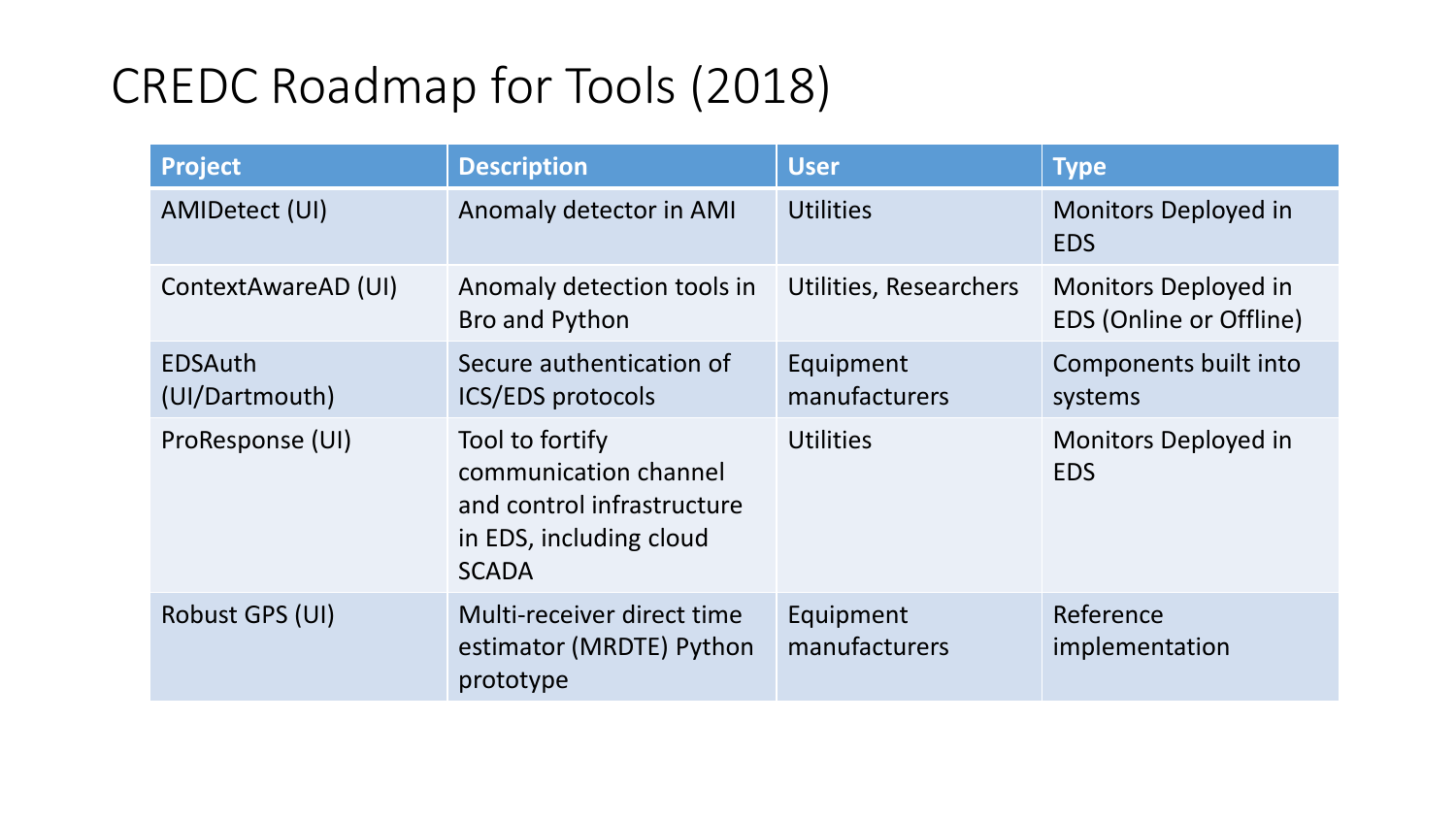| <b>Project</b>            | <b>Description</b>                                            | <b>User</b>         | <b>Type</b>                    |
|---------------------------|---------------------------------------------------------------|---------------------|--------------------------------|
| <b>IlotDevEval (MIT)</b>  | Agent-based IIoT device<br>security                           | <b>OT Operators</b> | <b>Monitors built into EDS</b> |
| PreventOTPD (MIT)         | Prevent or mitigate OT physical<br>damage                     | <b>OT Operators</b> | <b>Monitors built into EDS</b> |
| <b>CRMetricsBPS (ODU)</b> | Cloud-based resiliency self-<br>assessment                    | <b>Utilities</b>    | Offline tool                   |
| RiskModels (ODU)          | Optimal attack countermeasure<br>selection                    | <b>Utilities</b>    | <b>Monitors built into EDS</b> |
| RTSAtRisk (OSU)           | Module to compute cyber-<br>physical risk metrics (prototype) | <b>Utilities</b>    | Planning tool                  |
| OpControls (UH)           | <b>Operational control self-</b><br>assessment                | <b>Utilities</b>    | Planning tool                  |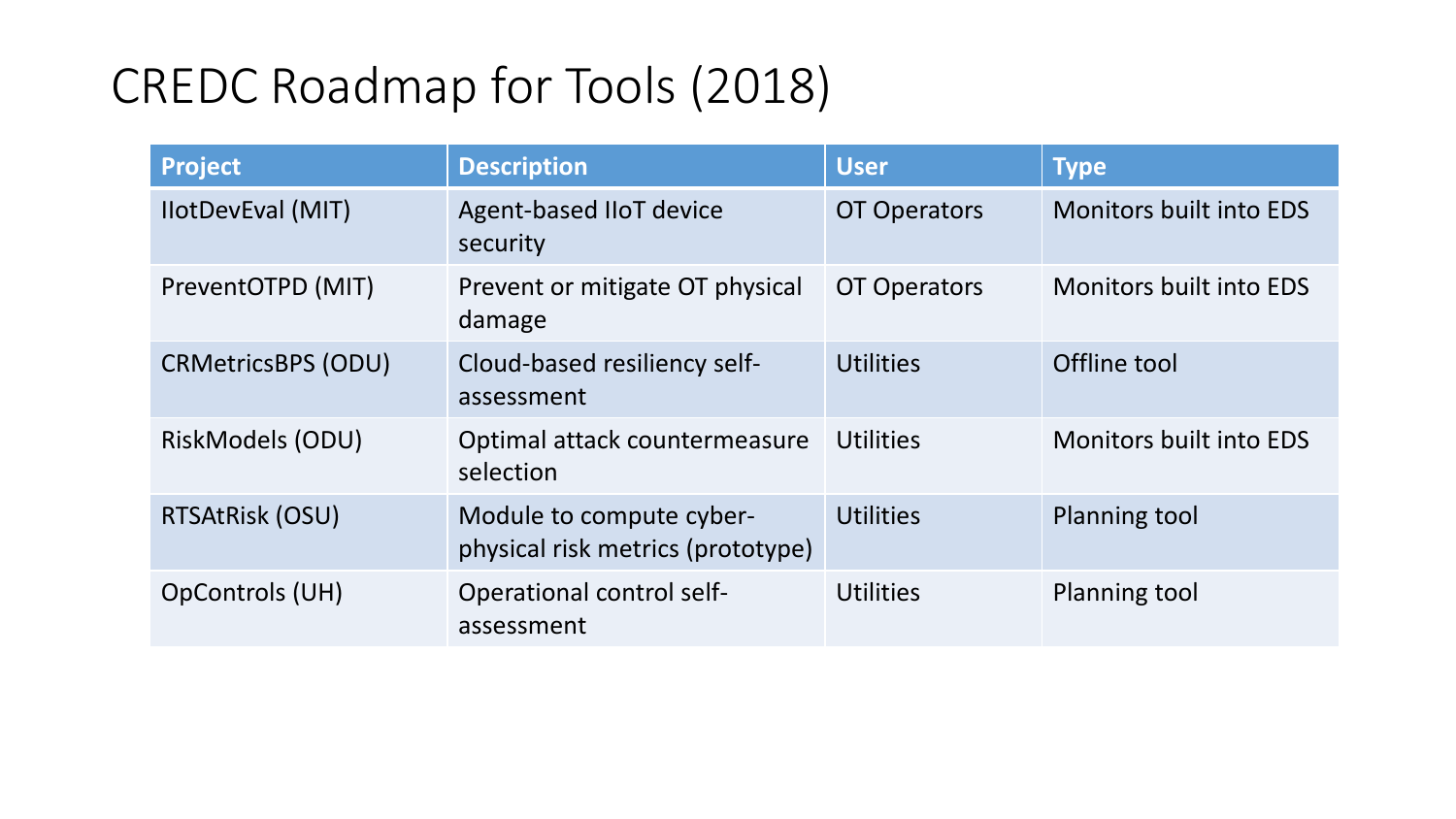| <b>Project</b>            | <b>Description</b>                                                                                                    | <b>User</b>                       | <b>Type</b>                                |
|---------------------------|-----------------------------------------------------------------------------------------------------------------------|-----------------------------------|--------------------------------------------|
| <b>NFI Messaging (UH)</b> | Reference implementation<br>and specification document<br>for secure messaging over<br>insecure networks              | Utilities and O&G<br>asset owners | Reference<br>implementation                |
| Metrics (WSU)             | Tools to measure resiliency<br>for planning and monitoring.<br>Cypher and TSV 2.0, plus CP-<br>Sam 1.0 available 2018 | <b>Utilities</b>                  | Planning. Eventually<br>support monitoring |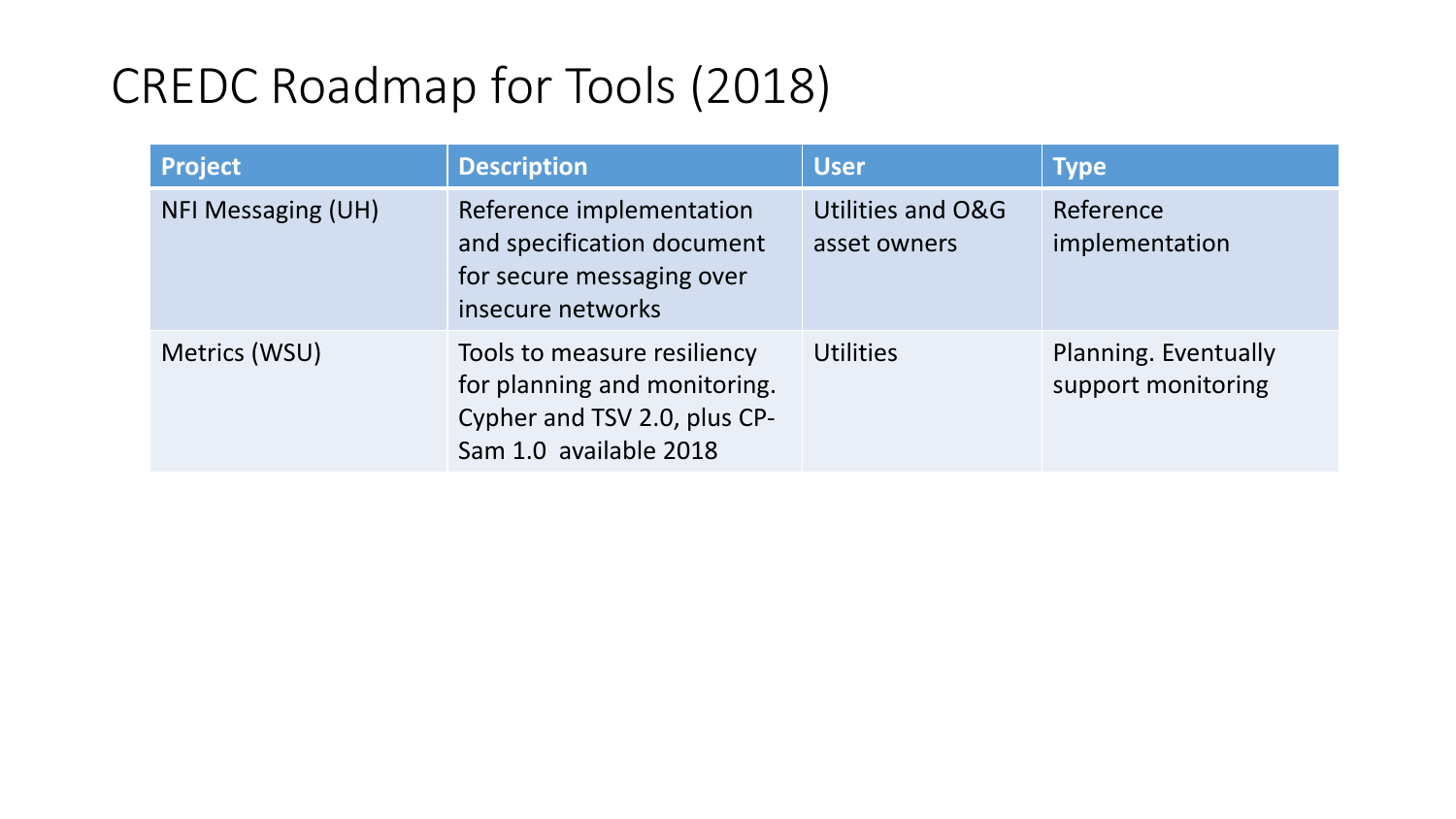| <b>Project</b>                       | <b>Description</b>                                                                       | <b>User</b>                       | <b>Type</b>                 |
|--------------------------------------|------------------------------------------------------------------------------------------|-----------------------------------|-----------------------------|
| ANREDS (UI)                          | SDN provisioning for critical<br>flows                                                   | OT system<br>integrators          | Offline tool                |
| Robust GPS (UI)                      | $C/C++$ implementation of<br><b>MRDTE</b>                                                | Equipment<br>providers, Utilities | Code built into systems     |
| <b>BlockChainProvenance</b><br>(ODU) | Prototype tool on IBM<br>HyperLedger to assess secure<br>provenance of EDS<br>components | Equipment<br>providers            | Reference<br>implementation |